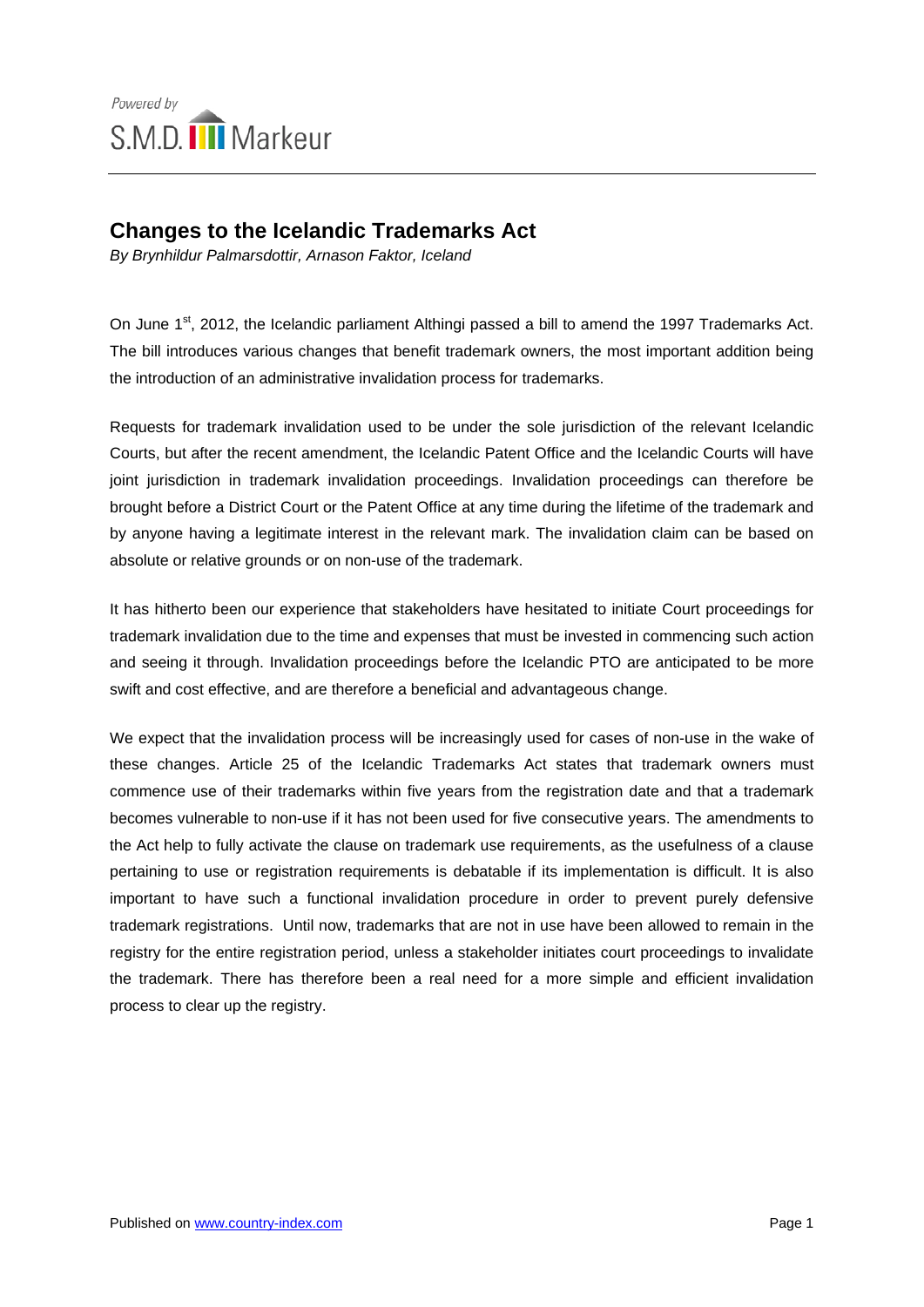Another important change to the Trademarks Act is an amendment to Article 14 pertaining to registration requirements, namely a bad faith clause that has now been re-instated. The amended law indicates that a trademark cannot be registered if a mark is confusingly similar to a mark that has been in use in another country, the applied-for mark is used for the same or similar class of goods or services as the foreign mark and if the applicant is aware of or should have been aware of the foreign mark.

The purpose here is to prevent the abuse of goodwill and notoriety that companies have built up and maintained abroad. The clause is in its nature an exception to the general principle of trademark rights being national and that foreign trademark registrations do not affect registrability in Iceland. For this reason, the re-instated bad-faith clause will most certainly be interpreted narrowly as well as requiring the complainant to prove that the applicant is or was acting in bad faith

The Icelandic PTO is furthermore required by the amended legislation, upon receiving a specific request, to give access to pending trademark applications and their contents. However, this does not mean full access to all pending applications, as the information request must be very specific and in direct relation to a particular trademark. Documents that contain trade secrets are exempt from this provision.

Following the change in the legislation, all communication with the Patent Office must now be conducted in Icelandic. Further changes include rights to the reinstatement of a trademark or a trademark application if a trademark owner misses a term to respond to a refusal or misses a term for renewal.

Finally, various other amendments are worth mentioning, such as a clause that allows the division of applications and registrations, a new official fee for filing oppositions, and amendments that clarify usage of certain concepts in the Trademark Act.

The law entered into force on June 14th and we expect to see an increase in initiated invalidation proceedings. Experts at Arnason Faktor can provide consultation regarding the new trademark legislation for those who have trademark interests in Iceland and in Europe.

## *For more information, please contact:*

Mrs. Brynhildur Palmarsdottir Trademark Attorney, Attorney-at-Law Arnason Faktor, Intellectual Property Consulting [mail@arnasonfaktor.is](mailto:mail@arnasonfaktor.is) [www.arnasonfaktor.is](http://www.arnasonfaktor.is/)